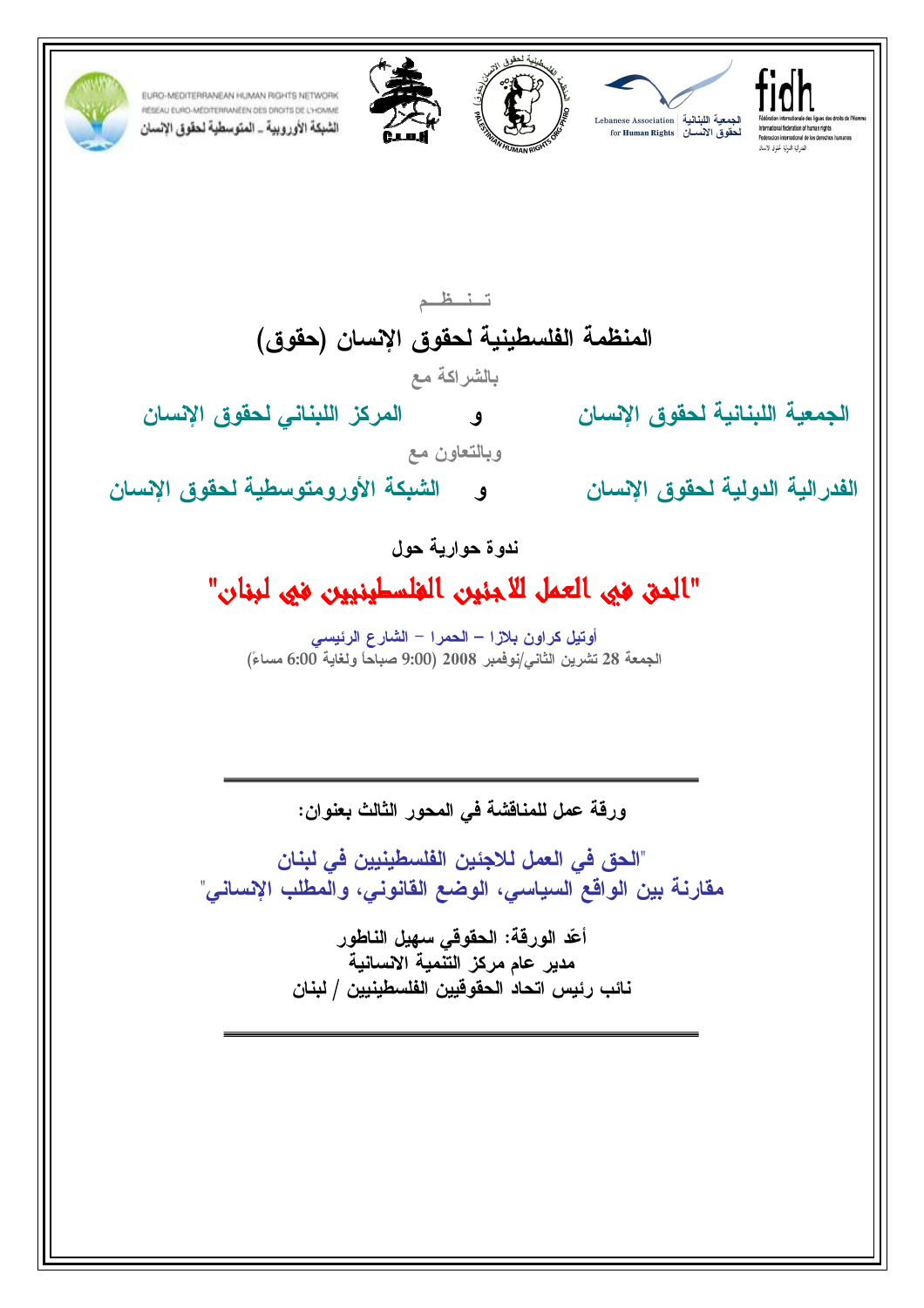



حول عمل اللاجئين الفلسطينيين في لبنان

سهيل الناطور المدير العام لمركز التنمية الانسانية نائب رئيس اتحاد الحقوقيين الفلسطينيين / لبنان

بعد صدور اول مرسوم لتنظيم دخول وخروج وعمل وإقامة الاجانب في لبنان بتاريخ 1962/7/10، بدأ الضغط لوقف عمل الفلسطينيين في 1963/6/2، ونشرت مجلة "الاسبوع العربي" في بيروت، ان وزير العمل والشؤون الاجتماعية أنذاك السبد جان عزيز، طالب بشدة بمنع اللاجئين الفلسطينيين من العمل في لبنان، والذين قدروا بنسبة 6% من اصل العمال اللبنانيين. وقد ادرج الاسباب باعتقاده بأن الفلسطينيين يشكلون منافسة شديدة للبنانييين، وانهم بنتز عون اللقمة التي كتب لها ان تدخل فم اللبناني. بومها تصدى الكثير من السياسين والصحافيين اللبنانيين لهذا المطلب الذي اثار زوبعة احتجاج عاصفة.

لكن لم يمض عام واشهر حتى صدر المرسوم رقم 17561 بتاريخ 18/ايلول 1964. والمتعلق بتنظيم عمل الاجانب، واعتبرت وزارة العمل والشؤون الاجتماعية في نفسيرها التطبيقي ان الفلسطينيين المقيمين في لبنان اجانب، وقد اشترط المرسوم ان يحصل الاجنبي على اجازة عمل كي يتمكن من ممارسة عمله في لبنان، ولم يضع اي تمييز خاص للفلسطيني بسبب وضعه الناجم عن الاحتلال الاسرائيلي لارضه وعدم قدرنه على ممارسة حق العودة وعدم اعتراف لبنان بدّولة فلسطين مما ادى عمليا الى عدم حصول الفلسطيني على اجازة الا نادرا. وكان حصولها بنطلب اجراءات عديدة مثل دفع الرسوم الباهظة، وكانت مدة اجازة العمل نعطي لسنة واحدة يجبر اللاجئ على نجديدها كما انها مختصة بعقد عمل مع جهة محددة فاذا نبدلت الغيت صلاحيتها.

اما في حال المهن الحرة كالطب والمحاماة والصيدلة وغير ها، فإن انشريعات اللبنانية تحصر ممارستها ضمن نقابات، لا يستطيع الفلسطيني الانتماء لها لاشتراطها في انظمتها الداخلية ان يكون العضو لبنانيا من اكثر من عشرة اعوام، او النزام دُولة طالب الانتساب بمبدأ المعاملة بالمُثل. واعتادت وزارة العمل ان تعاقب الذي يستخدم اجنبيا بعقد عمل او اجازة صناعية بدون موافقة مسبقة او اجازة عمل بغرامة مالية مرهقة، الامر الذي دفع اصحاب العمل اللبنانيين الى العز وف عن استخدام الفلسطينيين لديهم.

اضافة لهذا كان الفلسطيني غير مشمول في الضمان الاجتماعي، الذي يشتمل على ضمان المرض والامومة، ضمان طوارئ العمل والامراض المهنية، نظام النُّعويضات العائلية ونُظام نعويض نهاية الخدمة، فقد ورد في الفقرة الرابعة من المادة 9 من قانون الضمان الاجتماعي "لا يستفيد الاجراء الاجانب الذين يعملون على اراضي الجمهورية اللبنانية من احكام هذا القانون في بعض او جميع فروع الضمان الاجتماعي الا بشرط ان تكون الدولة التي ينتسبون اليها نقر مبدأ المساواة في المعاملة مع رعاياها فيما يتعلق بالضمان الاجتماعي" وهكذات يلزم الفلسطيني حكما بالقانون بدفع رسوم الضمان دون النمكن من الاستفادة من تقديماته وخدماته.

هذا وقد شددت المادة 21 من المرسوم رقم 17561 على ان "كل مخالفة لاحكام الموافقة المسبقة يعاقب مرتكبها بالعقوبات المنصوص عليها في المادة 32 من قانون 10 تموز 1962، وكل مخالفة لاحكام هذا المرسوم باستثناء المبينة في الفقرة السابقة، يعاقب مرتكبها بالعقوبات المنصوص عليها في المادة الثانية من قانون 17/ايلول 1962 المتعلقة بالغاء واستبدال نص المادنين 107 و108 من قانون العمل اللبناني".

اذا المرسوم المتعلِّق بتنظيم عمل الاجانب في لبنان وقانون الضمان الاجتماعي، ارسيا قاعدتين للاجانب (ومنهم الفلسطينيون) الراغبين في العمل في لبنان هما: قاعدة المعاملة بالمثل، وقاعدة الحصول المسبق على اجازة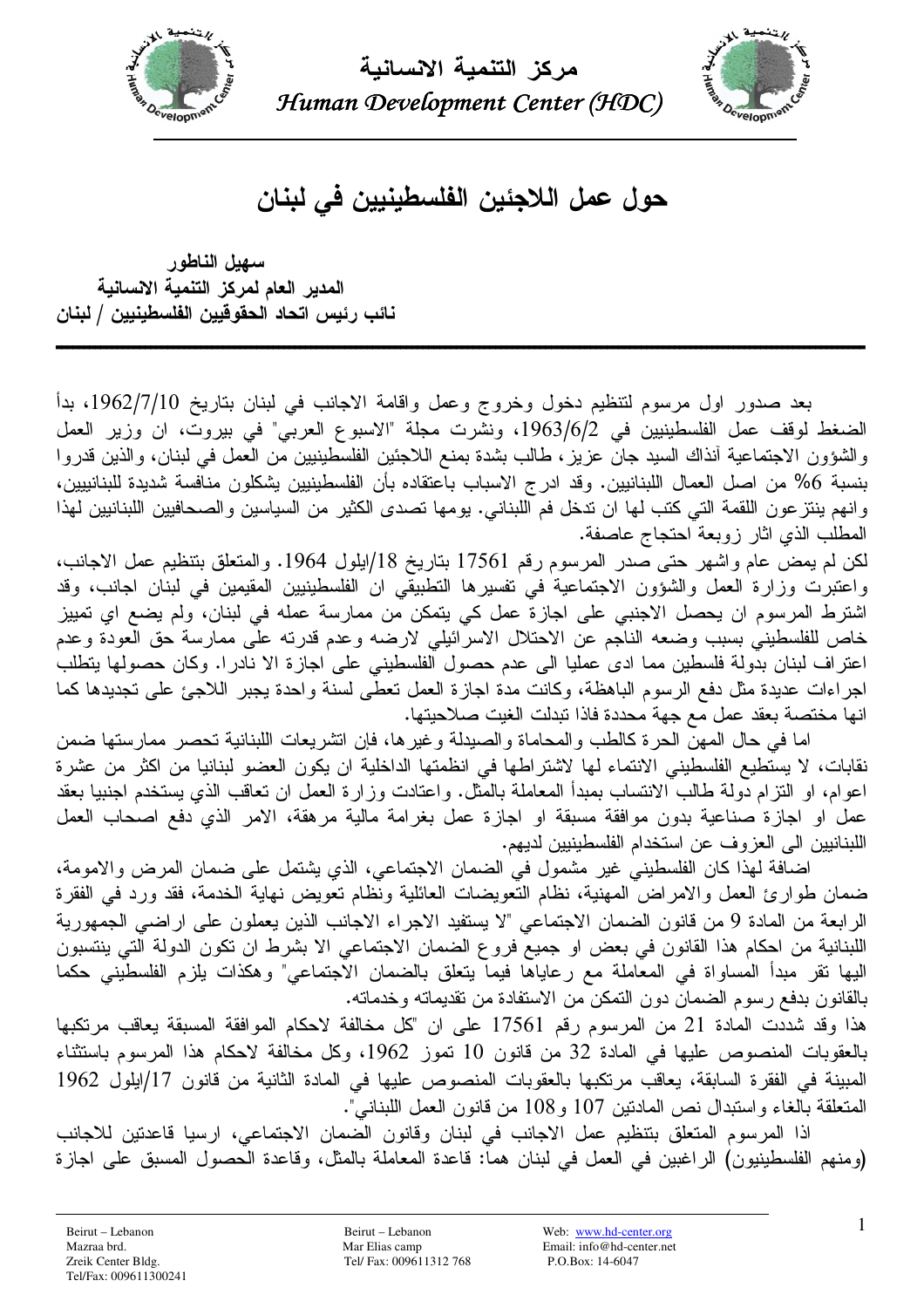



Human Development Center (HDC)

عمل. واضيف لمهما شروط تحديدية، نتعلق بحصر بعض المهن باللبنانيين دون سواهم، ونقرر دوريا من قبل وزير العمل الذي يحددها بقرار اداري يصدره. وقد اعتاد الوزراء السابقون ان يضمنوا اللائحة نحوا من سبعين مهنة محظورة. ولم يتبق عمليا سوى المـهن التـي لا نحناج لاجازة عمل كالعمال الزراعيين وعمال البناء....

## القرارات السابقة كانت كالتالي:

- 1- الوزير الدكتور عدنان مروة، القرار رقم 1/289 في 1982/12/18.
- 2– الوزير عبدالله الامين في 1/1/1993 اصدر قرارا بحصر المهن باللبنانيين ومنع الاجانب، طبعا هذا يتضمن الفلسطينيين، بالقرار 1/3، كرر فيه المواد ذاتها، للاجراء، التي وردت في قرار الدكتور مروة واضاف عليه كثير ا من المهن.
- 3– الوزير اسعد حردان، بناريخ 1995/12/18 بالقرار 621/1، كرر فيما يخص الاجراء واصحاب العمل البنود ذاتها، التبي وضعها الوزير الامين.

من جهة ثانية، نص قرار الوزيرين الامين وحردان على استثناءات محصورة للاجانب، صنف كالتالي: يمكن استثناء الاجانب ممن يتوفر فيهم احد الشروط الواردة في المادة 8 من المرسوم 17561 (تنظيم عمل الاجانب)، اي خصوصا الاجنبي اذا كان:

- مقيماً في لبنان منذ الولادة.
- مولوداً من ام لبنانية او من اصل لبناني.
	- متأهلاً من لبنانية منذ اكثر من سنة.

و المرسوم ذاته يحدد اشتر اطات من نمط ان يكون خبير ا في شأن لا يوجد لبناني للعمل به، و إن يصدر ِ اعلاناً في الصحف تحددها الدوائر المختصة لثلاثة ايام عن المهنة وشروطها، اضافة لضرورة توظيف الشركة لثلاثة لبنانيين مقابل الاجنبي الذي تلحقه بعمله، بما يؤدي عمليا الى الغاء الاستثناء المذكور او في افضل الحالات جعل الذين يمكنهم الاستفادة منه عنصرا نادرا جدا. اليس منطقيا بعد ذلك ان نجد انه رغم عدد الفلسطنيين المسجلين في لبنان الذي يناهز 400 الف نسمة، ان القوة القادرة على العمل منهم لم تحصل سوى على 193 رخصة عمل في عام 1992، و337 رخصة عمل عام 1993، و350 اجازة عمل عام 1994، و460 اجازة عمل عام 1997 ورغم تسهيل اورده قرار الوزير طراد في 2005/6/7 لم يتطور العدد ايضا، بينما طورد الباقون الذين كانوا يعملون، وغالبًا يفصلونمن وظائفهم، او يحالون الى المحاكمة القضائية كما في حال اطباء البقاع، وكلهم من سن الشباب وممن ولدوا في لبنان ولكن يحظر عليهم الحصول على اذن عمل رغم الاستثناءات المذكورة.

## <u>ضرورة ازالة المعيقات</u>

مبدأ المعاملة بالمثل:(المادة 59 من قانون العمل اللبناني)

يفترض هذا المبدأ ان نتعامل الدولة (أ) مع مواطنين لدولة اخرى (ب)، يقيمون لديها بناء لقوانين وشروط محددة، نكون ايضـا ضمـانـا لمـواطنـي (أ) المـوجودين علـى اراضـي (ب) بـالمساواة بـالمـعاملـة وفقا لقوانين وشروط مـعادلـة. وبناء لذلك فان لبنان الدولة مدعو لاقرار قاعدة التعامل السياسي، اي تحديد رؤيته لمسألة الدولة الفلسطينية كي يتم بناء لذلك تحديد صيغة النعامل مع رعاياها.

- 1. الإقرار اللبناني انه في المرحلة التي سبقت اعلان قيام دولة اسر ائيل وزوال الدولة الفلسطينية بالكامل وفقا لمفاهيم القانون الدولمي العام، فان فلسطين كانت دولة خاضعة للانتداب البريطاني، تعيش في ظل الدستور الصادر في 10 آب 1922.
- أ– في هذه الحالة نجد ان المادة 59 من الدستور الفلسطيني (1922) تحدد ان اللبناني لا يعتبر اجنبيا في فلسطين، بل يعامل كالمواطن الفلسطيني. فقد ورد نص المادة كالتالي:"ايفاء للغاية المقصودة من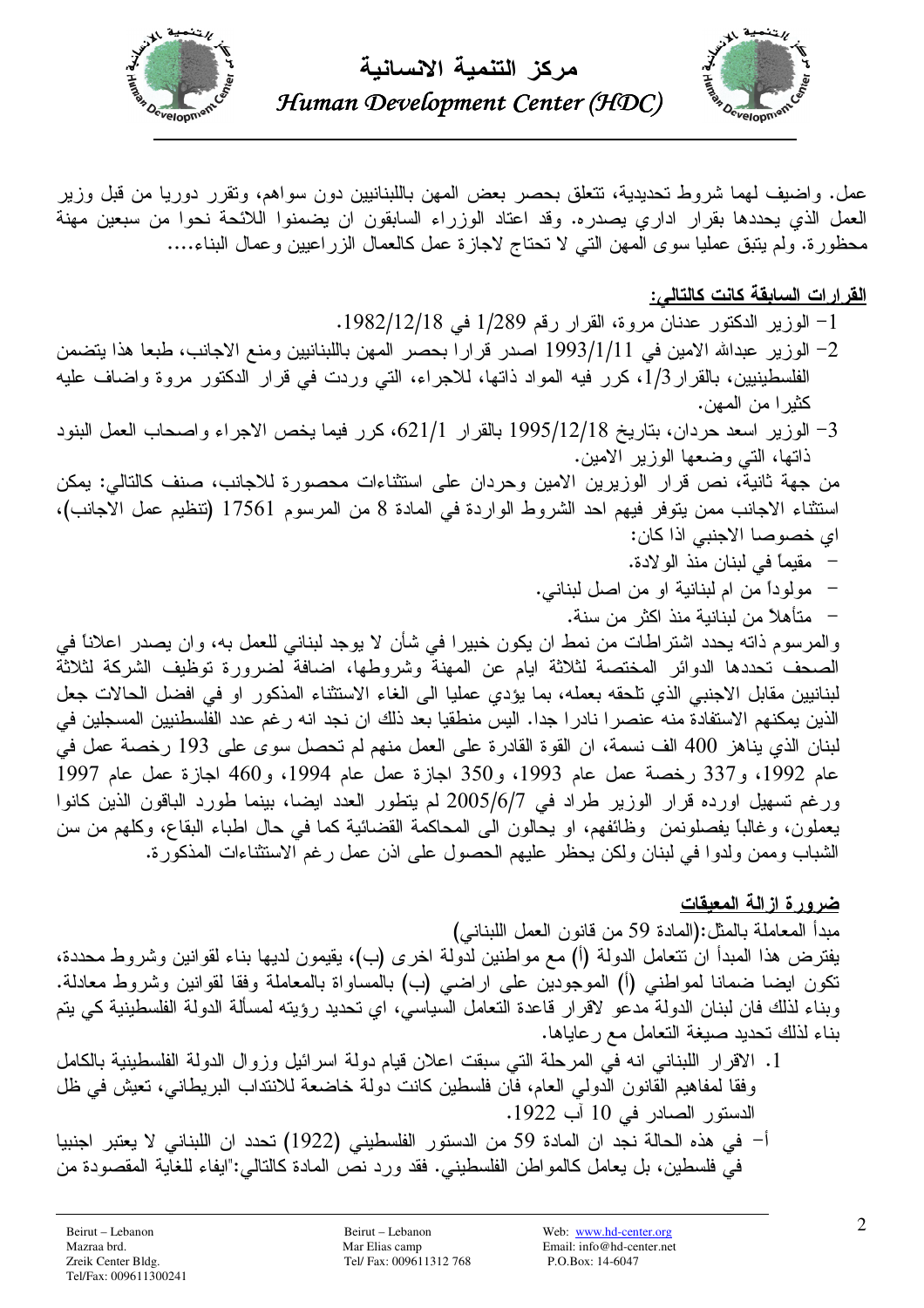



هذا الفصل، تعني لغة "الاجنبي" احد رعايا الدول الاوروبية او الاميركية او دولة اليابان، لكنها لا نشمل:

- 1– الاهالي الاصليلين لبلاد موضوعة نحت حماية دولة اوروبية او ندار بمقتضى انتداب ممنوح لاحدى الدول الاوروبية.
	- 2- الر عابا العثمانيين.
- 3- الاشخاص الذين فقدوا نابعيتهم العثمانية، ولم يكتسبوا جنسية اخرى (صفحة 3303 من مجموعة قو انين فلسطين).

هذا الدستور بقى ساري المفعول في فلسطين الى العام 1948، ومن المعروف ان لبنان كان خاضعا للانتداب الفرنسي، اي لدولة اوروبية الى العام 1943. بعد ذلك التاريخ لم يتبدل وضع اللبنانيين في فلسطين، الذي يعني ان مبدأ المعاملة بالمثل لم يكن مطروحا، لان اللّبناني كان يعامل بشكل افضلّ متساو مع الفلسطيني في حقوقه الانسانية والمدنية، ولم يكن عرضة لاي تمييز، بل كان يتمتع بالفوائد الاجتماعية ذاتها التي يتمتع بها المواطن الفلسطيني، وعليه يجب على القضاء اعتماد مبدأ وفاء الفلسطيني اشتراط المعاملة بالمثل المطبق وفقا لمنظومة قانون العمل الحالبي.

2- اما اذا اختار التطبيق اللبناني عدم الاقرار باعتبار انه لا دولة فلسطينية حاليا، بل هناك سلطة فلسطينية انبثقت عن انفاقية اوسلو ً، وبالتالى فإن الواقع الحالي للفلسطينيين انهم لاجئون مسجلون قانونيا في لبنان، بما يوجب على البلد المضيف الَّتز امات محدَّدة بموجَّب القانون الدولي و اعلان حقوق الانسان و اتفاقيات الحقوق الاقتصادية والاجتماعية، اضافة لبرونوكو لات جامعة الدول العربية، الموقعة من لبنان في مؤتمر الدار البيضاء لوزراء الخارجية العرب في

الفترة بين 9–13 ايلول 1965، المصادق عليه من مؤتمر القمة العربية في الدار البيضاء (13- $(1964/9/17$ 

ويمكننا هنا ملاحظة انه رغم ان لبنان لم يوقع بعد على "الاتفاقية الخاصة بوضع اللاجئين" التي بدأ نفاذها في 22 نيسان 1954 وفقا لاحكام المادة 43، فان مقتضيات العدالة تحث على الاستفادة من العديد من بنودها لنتظيم اوضـاع الـلاجئين الفلسطينييين، ومنـها المـادة السابـعة التـي نتص علـي "الاعفاء من المـعاملـة بالمثل".

1- حيثما لا نتص هذه الاتفاقية على منح اللاجئين معاملة افضل، تعاملهم الدولة المتعاقدة معاملتها للاحانب عامة

2– يتمتع جميع اللاجئين بعد مرور ثلاث سنوات على اقامتهم، بالاعفاء، على ارض الدول المتعاقدة، من شرط المعاملة النشر يعية بالمثل.

3– نتظر الدولة المتعاقدة في امكانية منج اللاجئين، مع عدم نوفر معاملة بالمثل، حقوقا ومزايا، بالاضافة الى نلك النَّبي نؤهلهم لها الفقرنان 2 و 3، وكذلك في امكانية جعل الاعفاء من المعاملة بالمثل يشمل لاجئين لا يستوفون الشروط المنصوص عليها في الفقرنين 2 و 3.

4– نتطبق احكام الفقرنين 2 و3 على الحقوق المذكورة في المواد 13 و18 و19 و21 و22 من هذه الاتفاقية، كما نتطَّبق على الحقوق والمزايا التـى لا نتص عليها هذه الانفاقية.

(المادة 13 نتضمن ملكية الاموال المنقولة وغير المنقولة، المادة 18 نتضمن منح حق العمل الحر، المادة 19 نتضمن الحق بممارسة المهن الحرة، المادة 21 نتضمن الاسكان والمادة 22 نتضمن الحق بالتعليم الر سمي).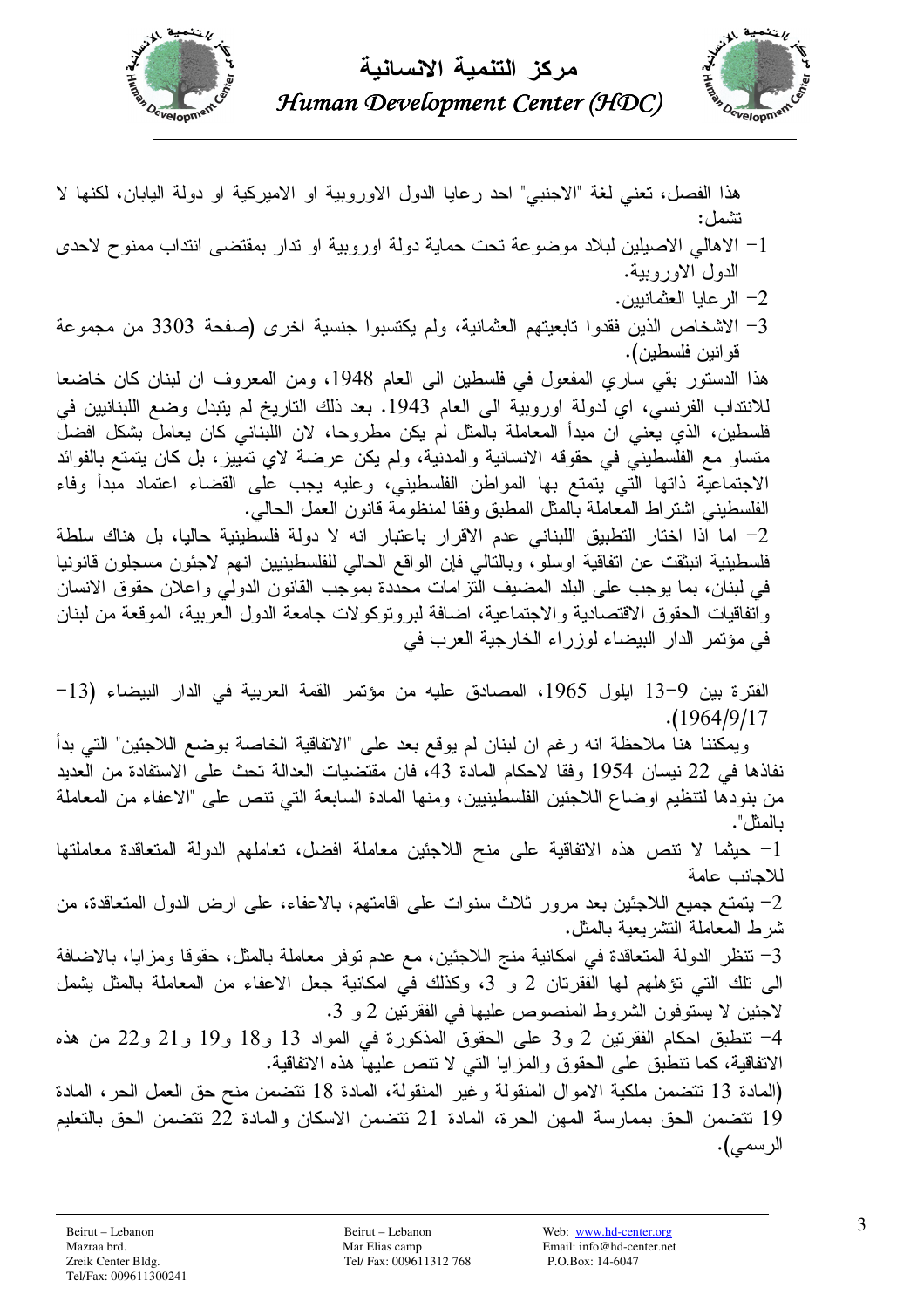



ان التشريع الدولي ينحو الى التخفيف من مأساة اللاجئين، وتقديم التسهيلات في قضاياهم الاجتماعية والاقتصادية والحقوقية، وهذه الروحية هامة جدا بالاخذ بها في الجهد اللبناني لتطوير القوانين بما يتلاءم وحقوق الانسان. جاء قرار الوزير طراد حمادة بمذكرة حملت الرقم 67/1 في 2005/6/27، تنص على استثناءات "من احكام المادة الاولى من القرار 79/1 بتاريخ 2005/6/2 (التي نتص على حصر بعض المهن باللبنانيين) بما اتاح الفرصة في مجالات محددة، كالموَّظف والمحاسب وناطور البناية وغيرها، لكنه لم يبدل الواقع از اء الفلسطيني المؤهل لممار سة المهن الحر ة، وهم الذين تخر جو ا من الجامعات، تلك المهن التي تشتر طّ انظمة نقاباتها العضوية فيها قبل ممارسة المهنة. والعضوية بناء لانظمتها الداخلية مشروطة بدورها بان يكون المرشح لها يحمل الجنسية اللبنانية ولاكثر من عشرة سنوات. وهذه النقابات النبي بلغت 21 نقابة هے ;: 1– نقابة المحامين 2– نقابة الاطباء 3- نقابة الصبادلة 4- نقابة اطباء الاسنان 5– نقابة المهندسبن نقابة الصحافة  $\hbox{--}$ 7– نقابة المحر ر بن 8- جمعبة المصار ف 9– جمعبة الصناعبين 10 – نقابة خبر اء المحاسبة المجازة في لبنان نقابة المستشفيات في لبنان  $-11$ 12 - نقابة اصحاب مكاتب السفر والسياحة في لبنان (ATTAL) 13 - نقابة الطباعة في لبنان (LGAT) 14 - نقابة اصحاب الفنادق في لبنان (SHHL)

15 - نقابة الطيارين اللبنانيين (LLSP) 16 - جمعية شركات الضمان (ACAL) 17- نقابة معلمي صناعة الذهب والمجوهرات في لبنان (SEGJL) 18 - نقابة مقاولي الاشغال العامة والبناء اللبنانية (SLETP) 19 – نقابة الطويو غر افيين المجازين في لبنان رين في لبنان الناشر بن في لبنان  $-20$ 21– نقابة المصور بن الصحافيين في لبنان

و هكذا استمر الفلسطينيون المؤهلون للاستفادة من القرار خاضعين لاشتراطات الحصول على اذن العمل من الوزارة المعنية، ودفع الرسوم. وهذه النقطة هي المفصل الاول في شر وط تحسين ظر وف عمل الفلسطينيين بالغائها.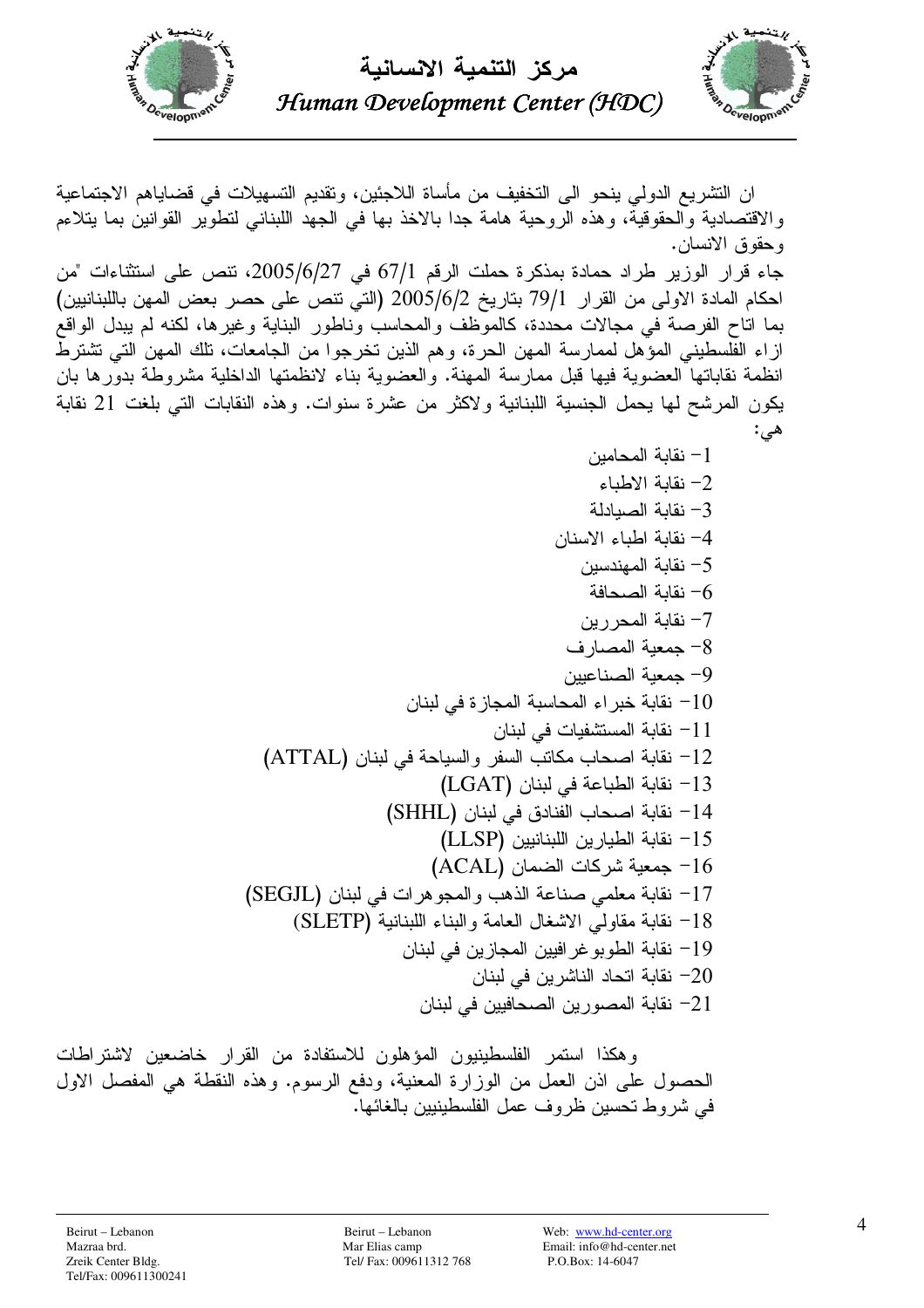

مركز التنمبة الانسانبة Human Development Center (HDC)



– كذلك لم يؤثر القرار على وضعية اللاجئ الفلسطيني ازاء التمييز السلبي الممارس عبر اجباره بالانتساب الى الضمان الاجتماعي ودفع الرسوم، مع رفض استفادته من النقديمات بدعوى اشتراطه المعاملة بالمثل. في 2005/1/11 رفعت وزارة العمل الى مجلس الوزراء الصيغة النهائية لمشروع نعديل قانون العمل مع جدول ملحق يتضمن مقاربة النص المعمول به مع المشروع المقترح، بالاضافة الى انسجام التعديلات المقترحة مع اتفاقيات العمل الدولية والعربية التي وقعها لبنان والاسباب الموجبة لهذه التعديلات، وفي هذا الاطار، واثناء مراجعة الوزارة وضع العمالة العربية في لبنان، تبين ان الفلسطينيين، حاصلون على حق الاقامة، ولكن لا يحق لهم العمل، ولما كانت هناك دائما استثناءات لبعض العمال الاجانب من احكام قرار حصر المهن، فقد قامت بذلك انصافا للعمال الفلسطينيين، للحد من الاجحاف الحاصل في حقهم. كل ذلك يتم وفقا لمبدأ نطوير القوانين اللبنانية لتتماشى مع حقوق لانسان خاصة ازاء الفلسطينيين في لبنان، باتجاه موقف ابجابي، يفتح الافق لترسيخ حق العمل على الارض اللبنانية.

انطلاقا من الجو الايجابي للموقف العام الفلسطيني بكل فئاته، اثناء التموجات السياسية والامنية التي عاشها لبنان مؤخرا، ويمكن تلخيصها بأن الفلسطينيين يصرون على دعم كل لبنان بمختلف اطيافه لحقوقهم المشروعة، وإنهم ليسوا اللي جانب فئة ضد اخرى.

## <u>ادت مذكرة وزارة العمل الاخيرة رقم 1/67 بتاريخ 2005/6/7 لتكريس عدة مسائل:</u>

اولها: ان القرار طرح موضوعيا ضرورة استكماله في قضايا كافة مجالات العمل في القطاع الخاص وضرورة تعديل وتصحيح العوائق في الانظمة المطبقة في الضمان الاجتماعي اذ ان ما يميز الفلسطيني بهذا الاستثناء، انه لم يعد بحاجة الى موافقة مسبقة من الوزير للعمل في المهن المسموح بها له، كما ان رسوم اجازة العمل المفروضة اقل من الرسوم التي يدفعها الاجنبي. ثانيها: ضرورة ادخال تعديلات على قانون عمل الاجانب في لبنان فيما يخص اللاجئ الفلسطيني نقترحها لفائدة الشعبين معا وحماية للبنان لانهاء صيغ تعامل فيها تمييز عنصري قائم على الاصل الوطني وهي: 1– لما كان اللاجئون الفلسطينيون، المسجلون رسميا في لبنان يقميون اقامة مفتوحة حتى يوم عودتهم، فان اعتبار هم اصحاب اقامة خاصة تحقق عدم انطباق صفة كونهم فئات من خارج لبنان ويرغبون في الدخول اليه، ولا ينطبق عليهم، اذا رغبوا بالعمل بأجر او بدون أجر، شرط الحصول مسبقا على موافقة من وزارة العمل ونقديم طلب الحصول على اجازة العمل المنصوص عليها في المادة 25 من القانون الصادر بتاريخ 1962/7/10. 2- والاقتراح عمليا يكون: يعفى اللاجئون الفلسطينيون المسجلون رسميا في لبنان، من شرط الاستحصال على اجازة العمل عند مزاولتهم مهنتهم، سواء بأجر او بدون أجر. 3– يمنح الفلسطيني المسجل رسميا في لبنان حق العمل في القطاع الخاص بكل فئاته. 4- يستثنى الفلسطيني المسجل رسميا في لبنان من شرط الجنسية والمعاملة بالمثل في مزاولة

- المهن التي نتظمها نقابات لها انظمة داخلية تتضمن هذه الشر وط.
- 5– يعامل الفلسطيني اللاجئ المسجل رسميا في لبنان ضمن بنود قانون الضمان الاجتماعي، ويعفى من شرطي الجنسية والمعاملة بالمثل.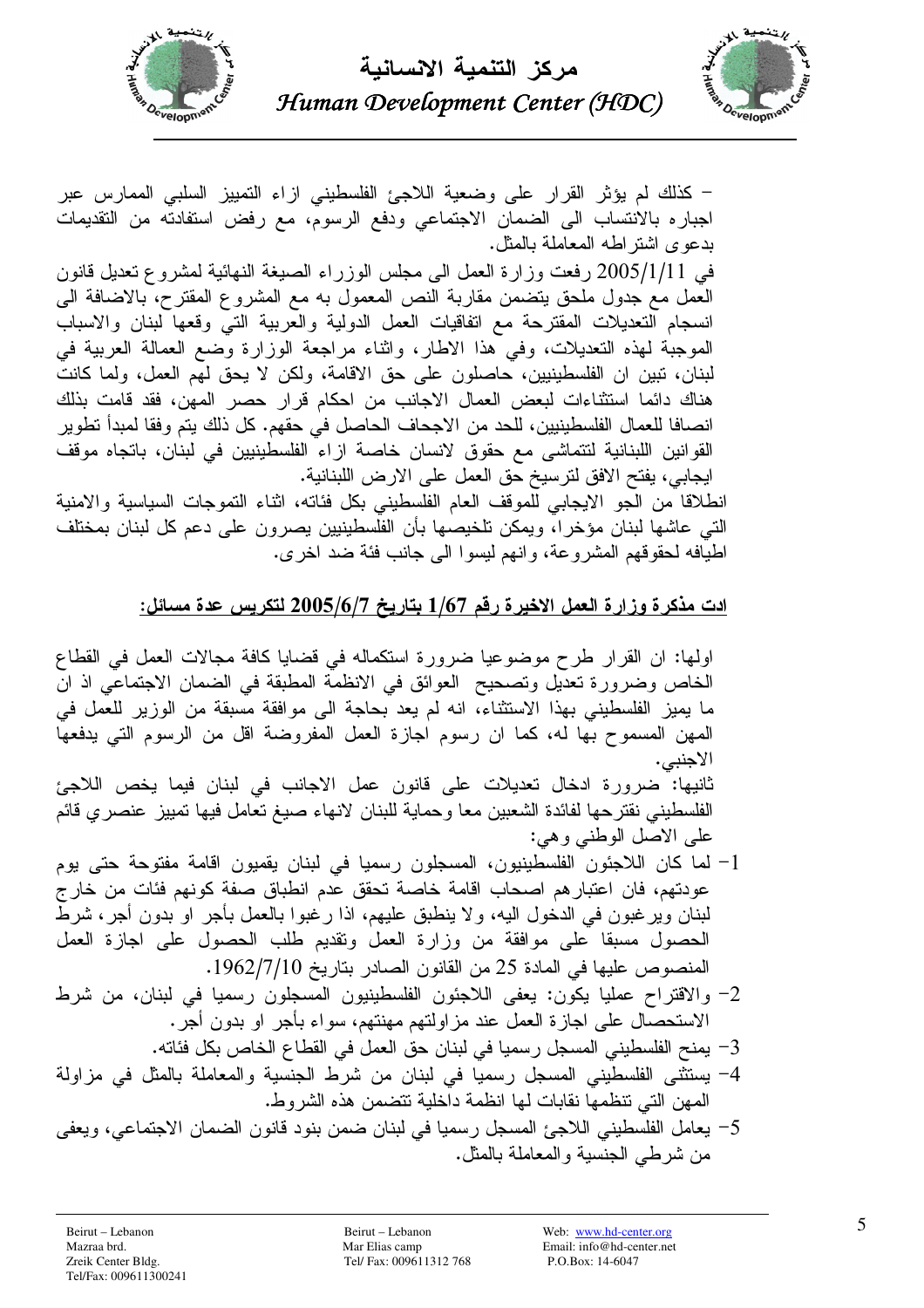



ان اڤرار هذه التوجهات يؤسس لمرحلة سياسية جديدة قوامها التوافق ما بين اعطاء الحقوق المشروعة للاجئين الفلسطينيين في لبنان واعتماد سياسة متشددة حيال رفض التوطين. وهذا ينطبق تماما مع ما وضعته الوزارة ضمن مهامها الاساسية بتنظيم العمالة العربية في لبنان ومنع العمل في السوق السوداء، خصوصا ان سوق العمل اللبنانية في حاجة اليهم، والعامل الفلسطيني ليس كالعامل الاجنبي البعيد لانه يضخ اموال انتاجه وأجره في لبنان. ولما كان لبنان بلدا داخل نطاق القوانين الدولية لحقوق الانسان المقيم على ارضه. ولا ينبغي على الاطلاق محاربة التوطين بتجويع الفلسطينيين. فتنظيم عمل اللاجئين يقع لمصلحة العامل اللبناني اولا، ولمصلحة العلاقات اللبنانية – الفلسطينية وتنظيمها ثانيا، وهو اساسا من اجل لدعم نضال الشعب الفلسطيني من اجل عودته الى ديار ه.

بيروت في 2008/11/28

من اعلانات حقوق الانسان:

المادة 23 من الاعلان العالمي لـحقوق الانسان نتص على:

- 1– لكل شخص حق في العمل، وفي حرية اختيار عمله، وفي شروط عمل عادلة ومرضية، وفي الحماية من النطالة.
	- 2– لجميع الافراد، دون اي نمييز ، الحق في اجر متساو على العمل المتساوي.
- 3– لكل فرد بعمل حق فـي مكافأة عادلة ومرضية نكفل لـه ولاسرنـه عيشة لائقة بالكرامة البشرية وتستكمل، عند الاقتضاء، بوسائل اخرى للحماية الاجتماعية.
	- 4– لكل شخص حق انشاء النقابات ومع أخرين والانضمام اليها من اجل حماية مصالحه.

المادة 24 لكل شخص حق في الراحة واوقات الفراغ، وخصوصا في تحديد معقول لساعات العمل وفي اجازات دورية مأجور ة. المادة 25 l = لكل شخص حق في مستوى معيشة يكفي لضمان الصحة والرفاهية لـه ولاسرته، وخاصة على صعيد المأكل والملبس والمسكن والعنابة الطبية وصعيد الخدمات الاجتماعية الضرورية، وله الحق في ما يأمن به الغوائل في حالات البطالة او المرض او العجز او الشيخوخة او غير ذلك من الظروف الخارجة عن ارادته والتي نفقده اسباب عبشه. كذلك فإن العهد الدولمي الخاص بالحقوق الاقتصادية والاجتماعية والثقافية اورد ضمن بنوده: الجزء الثانبي

- المادة 2 1– نتعهد كل دولة طرف في هذا العهد بأن نتخذ، بمفردها وعن طريق المساعدة والنعاون الدوليين، ولا سيما على الصعيدين الاقتصادي والتقني، وباقصي ما تسمح به مواردها المتاحة، ما يلزم من خطوات لضمان التمتع الفعلي التدريجي بالحقوق المعترف بها في هذا العهد، سالكة الى ذلك جميع السبل المناسبة، وخصوصا سبل اعتماد ندابير تشربعية.
- 2– نتعهد الدول الاطراف في هذا العهد بأن تضمن جعل ممارسة الحقوق المنصوص عليها في هذا العهد بريئة من اي تمييز بسبب العرق، او الجنس، او اللغة، او الدين، او الرأي سياسيا او غيرسياسي، او الاصل القومي او الاجتماعي، او الثروة، او النسب، او غير ذلك من الاسباب.